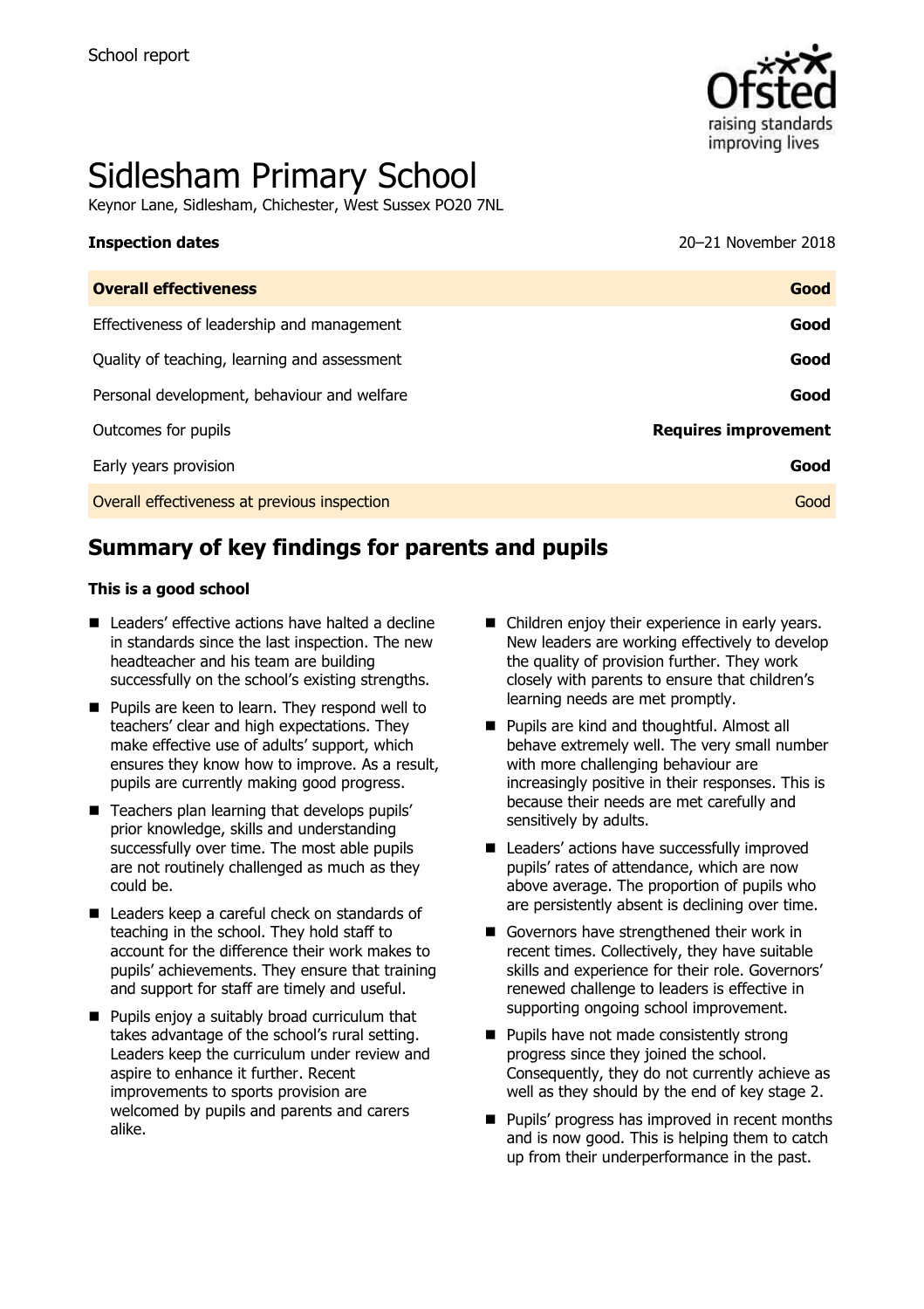

# **Full report**

### **What does the school need to do to improve further?**

- **Improve outcomes further, so that:** 
	- pupils make consistently strong progress from their starting points
	- disadvantaged pupils achieve as well as other pupils nationally
	- the achievement of pupils with special educational needs and/or disabilities (SEND) moves closer towards that of other pupils nationally
	- standards in writing meet those currently achieved in reading and mathematics.
- **Ensure that teaching challenges the most able pupils to achieve as well as they should.**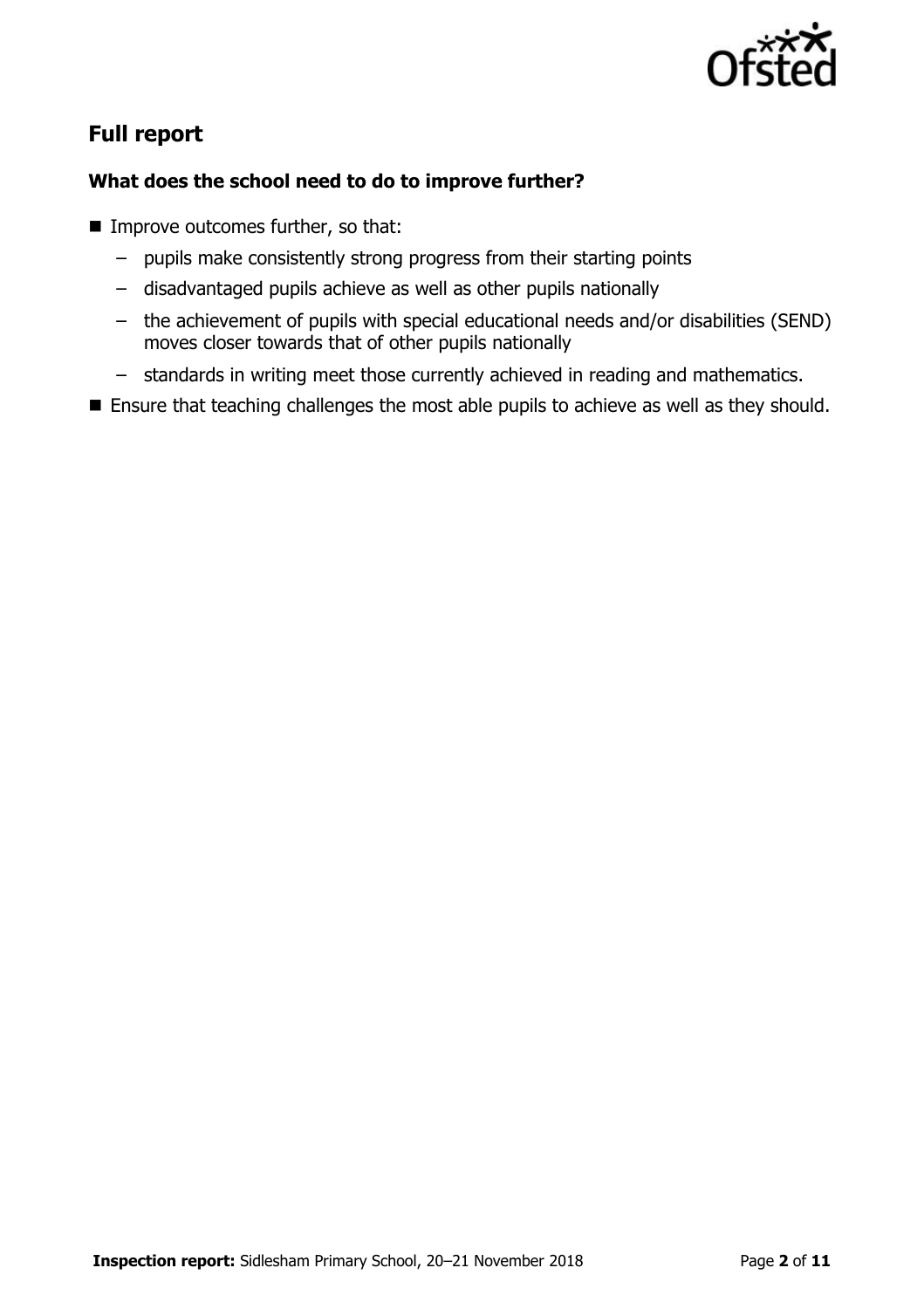

# **Inspection judgements**

#### **Effectiveness of leadership and management Good**

- **Parents trust staff and leaders to do the very best for their children. They recognise the** school's many strengths and its emerging improvements. One described leaders as 'keeping the good stuff and building on it'. The vast majority of parents responding to the online questionnaire, Parent View, expressed highly positive views about the school.
- Leaders are addressing historic weaknesses in pupils' academic achievement with determination and rigour. They recognise that a number of complex issues linked to staffing have destabilised the school since the last successful inspection in 2015. Since his arrival in September 2018, the headteacher has built successfully on the firm foundations laid by the preceding interim headteacher. As a result, pupils' outcomes have already risen.
- Staff and governors demonstrate a shared resolve to return the school to the high standards evident at the last inspection. A clear focus on the identified priorities – 'The Big 3' – guides their work successfully. The impact of their ongoing work and dedication is evident throughout the school.
- Leaders make careful checks on the quality of teaching, looking carefully at the difference it makes to pupils' learning. Useful systems identify priorities for training and development across the curriculum, which are acted on swiftly. Staff learn effectively from each other and are supported well by their links with local school networks. Collaborative work with a local teaching school alliance is in its infancy.
- The school's use of additional funding for disadvantaged pupils has recently been refined. It now focuses closely on the difference it makes to pupils' academic achievements. Leaders and governors track the impact of this funding carefully, adapting how money is spent. Disadvantaged pupils are subsequently making better progress than in the past, although they are yet to catch up with other pupils nationally.
- **Pupils with SEND are supported appropriately. Staff have a clear understanding of** pupils' learning and emotional needs. External help is accessed in a timely way. Consequently, pupils are safe, well cared for and able to access the curriculum successfully. They are beginning to close the achievement gap with their peers in school.
- Leaders ensure that pupils experience a curriculum that is engaging and motivating and makes the most of the school's facilities and grounds. Subject leaders monitor the quality of provision well, using what they learn to support ongoing training and support. Leaders' work to refine the curriculum is ongoing, using subject leaders' strengths and areas of expertise increasingly well.
- $\blacksquare$  Pupils value the wider experiences that enhance their learning and teach them about the world around them. They have useful opportunities to learn about other cultures and religions, and to contribute to their local and school communities. They are proud to represent their school, for example by participating in the Young Voices event at the O2 Arena.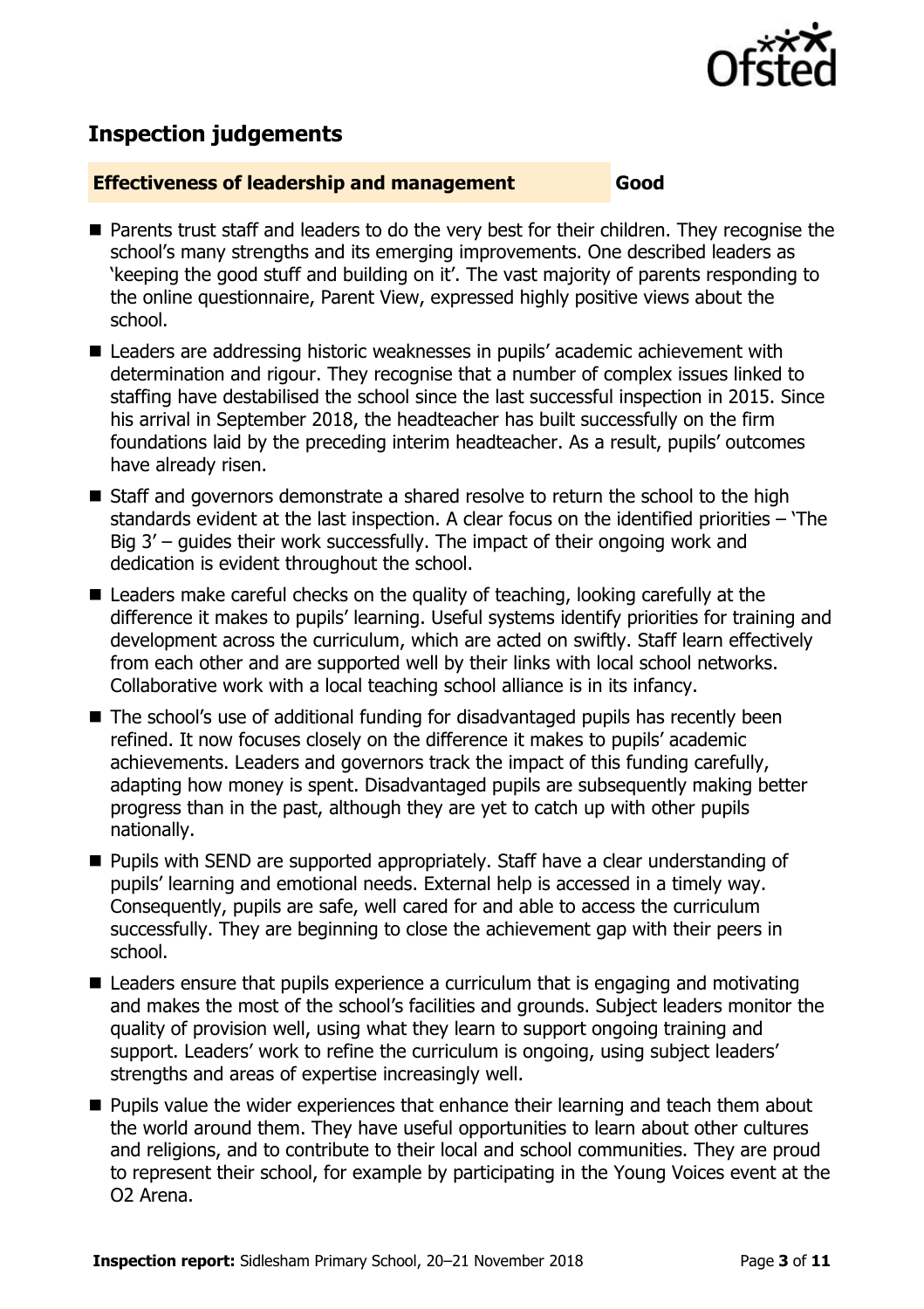

 A renewed focus on sports provision has raised the profile of physical activity in the school. Consequently, pupils participate enthusiastically in a range of sporting activities, in lessons, during social times, and via local competitions. They access a wider range of sports than in the past, using new equipment respectfully and practising vital skills such as resilience and cooperation. They enjoy learning outdoors as part of 'Welly Wednesday'.

#### **Governance of the school**

- The governing body recognises that it did not act decisively enough in the past when standards in the school started to slip. Governors' honest reflections have enabled them to strengthen their work, with useful support from the local authority, interim headteacher and new headteacher.
- Governors have evolved helpful systems that enable them to challenge leaders successfully about the impact of their work. This is contributing effectively to the school's journey of ongoing improvement. For example, governors' challenge has helped to refine the school's use of additional funding, so that it now leads more directly to improvements in the areas for which it is intended.
- Members of the governing body contribute a useful range of expertise and experience to their work. Governors make good use of support and training, including from the local authority, which is developing their understanding and effectiveness. They understand their legal duties, such as in relation to safeguarding, and are diligent in carrying them out.

### **Safeguarding**

- $\blacksquare$  The arrangements for safeguarding are effective.
- Staff and governors have a well-developed understanding of their safeguarding responsibilities. Training is relevant and timely and gives staff the confidence to act on any concerns they may have about a pupil. Leaders make careful checks to ensure that there are no gaps in understanding, and that staff are supported well in managing any issues that arise.
- Leaders understand the importance of the 'big picture' of safeguarding around any individual pupil. Their useful systems enable them to identify promptly where a pupil or family may be vulnerable or at risk of harm. Consequently, leaders liaise appropriately with experts from beyond the school to provide extra support where it is needed. This helps pupils to feel safe and well cared for.
- **Pupils have an age-appropriate understanding of how to keep themselves safe. Leaders** ensure that pupils learn about relevant issues, such as internet awareness and managing risks when away from school. Almost all pupils said that they feel confident that an adult would help them if a situation was making them feel unsafe.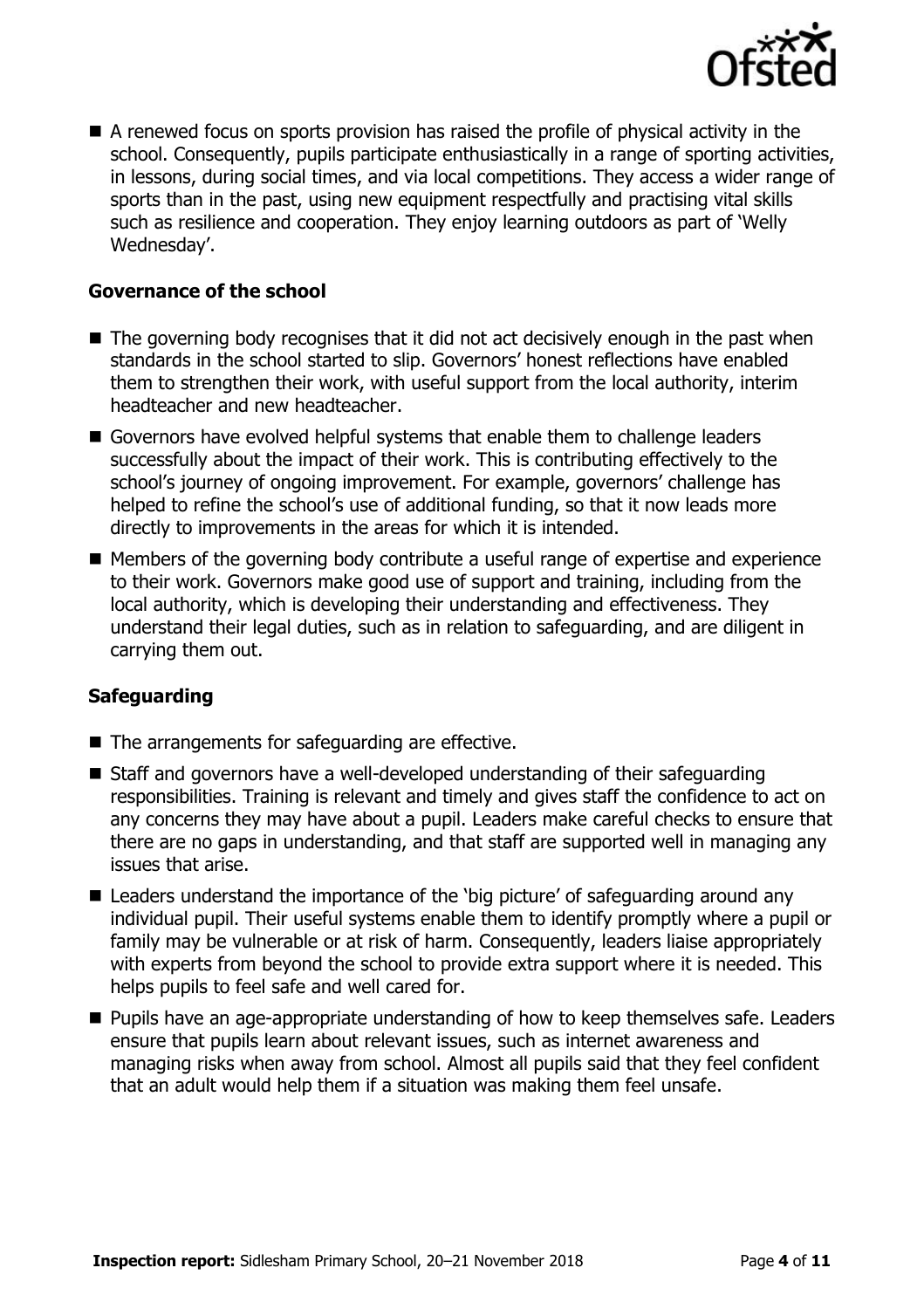

### **Quality of teaching, learning and assessment Good**

- Pupils learn well across the curriculum because of the consistently good-quality teaching they experience. Across the school, they work purposefully, responding well to adults' high expectations of what they can and should achieve. Well-established routines enable pupils to make good use of learning time in class.
- Effective relationships help pupils and adults to work well together. Consequently, pupils who might otherwise become distracted or disruptive remain focused on their learning. This aids their progress, as well as that of others.
- $\blacksquare$  Teachers plan work that helps pupils to build successfully on their prior knowledge, skills and understanding. Pupils are encouraged to persevere when they get 'stuck', finding their own solutions or sharing expertise with their peers. Resources and the classroom environment are used purposefully to complement questions and information from adults.
- **Pupils approach their work with enthusiasm and diligence. Their sense of pride is** evident in the careful presentation of their work. They willingly revisit their work to improve it, taking helpful advice not only from adults but also from each other. However, where pupils' use of complex vocabulary lacks accuracy, they do not systematically check whether they are spelling words correctly.
- **Phonics is taught well. In early years, children participate enthusiastically and develop** their knowledge securely. Moving into Year 1, adults structure pupils' learning carefully to ensure that they develop secure phonic skills over time. As a result, the proportion of pupils achieving the phonics screening check by the end of Year 1 is increasing towards the national average.
- **Pupils develop their reading skills well. Adults encourage them to read widely,** accessing suitably challenging texts. Pupils use their phonics skills to grapple with and decipher unfamiliar words. They enjoy choosing books from the well-stocked library and sharing the role of librarian.
- **Pupils receive homework that is relevant to their stage of learning. They say that they** find it helpful. Parents are similarly positive about how homework is useful and how it complements their children's learning at school.
- The school's new methods of assessment help teachers to build a clear and accurate picture of what pupils can and cannot do. However, teachers do not routinely use what they know to plan next steps in learning as precisely as they could, or to move learning on at the appropriate time. Consequently, some pupils, especially the most able, are not challenged as much as they could be to reach a greater depth of learning.

#### **Personal development, behaviour and welfare Good**

#### **Personal development and welfare**

- The school's work to promote pupils' personal development and welfare is good.
- **Pupils demonstrate a real sense of maturity when thinking about and responding to** each other's needs. They are thoughtful and considered in their approach to those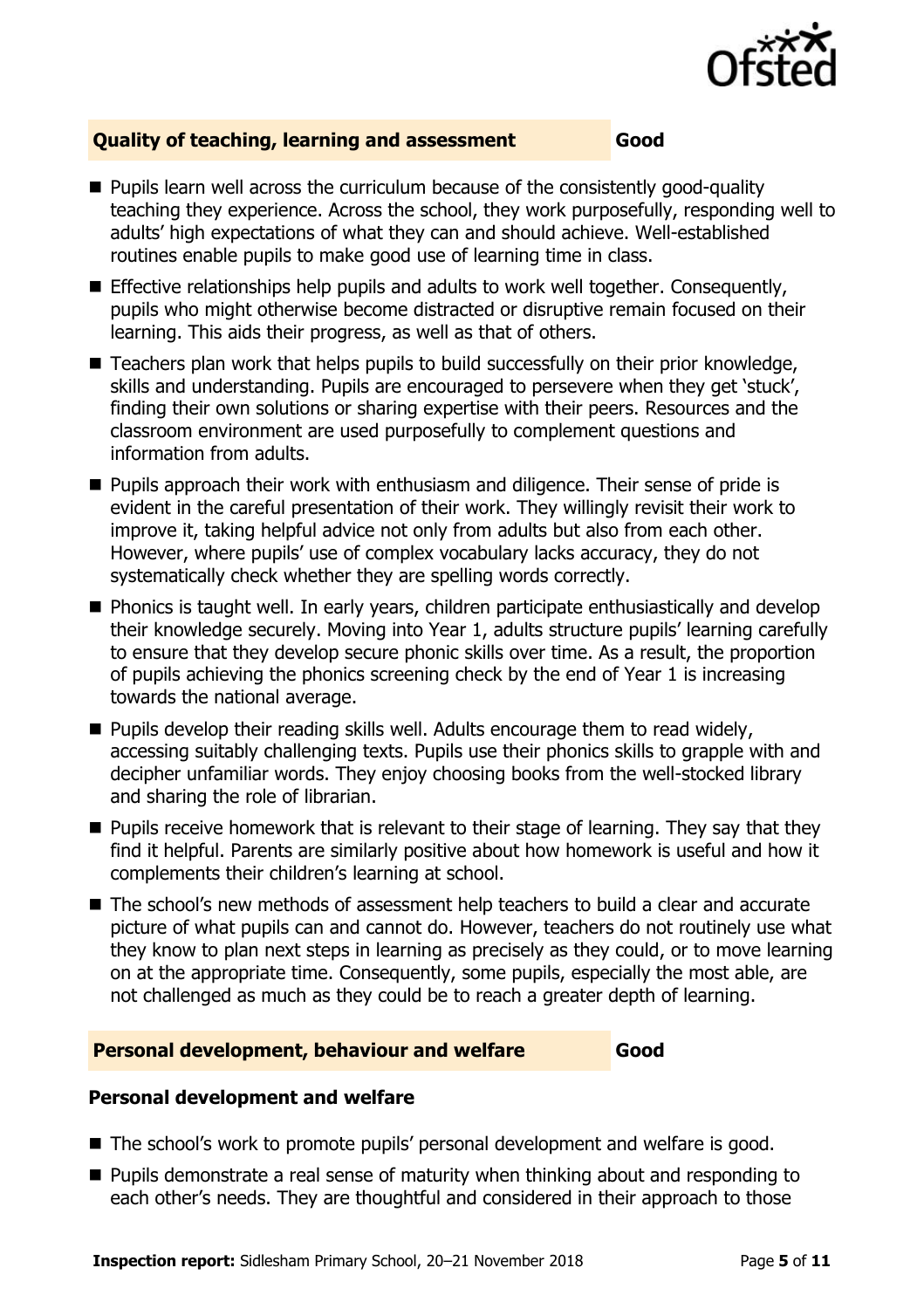

around them. As a result, everyone in the school community feels safe and valued.

- Staff know pupils well, and cater successfully for their welfare needs. Pupils and parents really value this level of care. When asked what they were most proud of about their school, several pupils said that adults are kind to them. Parents appreciate how school leaders take time to listen and respond to their views, such as through the current trial of extended breakfast and after-school care.
- **Pupils are keen to be involved in the ongoing development of the school. Leaders** ensure that pupils have useful opportunities to contribute their views and take on responsibilities, such as via the eco-schools and young governors' groups. Pupils recently contributed to developing the school's rewards scheme, focusing on how their successes could be recognised in a way that invests back into the life of the school.
- Pupils understand bullying in an age-appropriate way. Most feel that bullying rarely happens in their school, but that it is dealt with well by adults if it does occur. Almost all parents and staff who responded to Ofsted's surveys support this view. A very small minority of pupils expressed concerns about unkind behaviour that they considered to be bullying.

#### **Behaviour**

- The behaviour of pupils is good. Most pupils conduct themselves very well in lessons and around the school. Behaviour is managed well by adults.
- Useful systems help leaders to monitor pupils' behaviour closely and identify emerging issues quickly. This enables them to act successfully to address or pre-empt patterns of less positive behaviour. Consequently, instances of poor behaviour are low and declining over time, and exclusions are rare.
- Leaders' recent actions have improved pupils' attendance considerably. Absence rates are now below average. Although persistent absence remains high, it is reducing over time. Leaders work successfully with help from beyond the school to support families where pupils' absence is too high.

### **Outcomes for pupils Requires improvement**

- Since the last inspection, pupils' outcomes have declined. In 2018, almost all published measures show pupils' achievements to be below average. While some measures, such as attainment at the expected standard in writing at key stage 2, improved from the previous year, others showed a downward trend. Leaders and governors identify clearly and honestly that pupils have not achieved as well as they should have in recent years.
- Most pupils are currently making good progress across their range of subjects. Their work shows pupils tackling appropriately challenging tasks, writing with increasing sophistication and developing their mathematical understanding well. However, even where recent progress is convincing, some pupils are not improving quickly enough to make up for their underperformance in the past.
- The proportion of pupils who are on track to achieve the expected standard in reading, writing and mathematics is increasing, especially across key stage 2. Year 6 pupils, in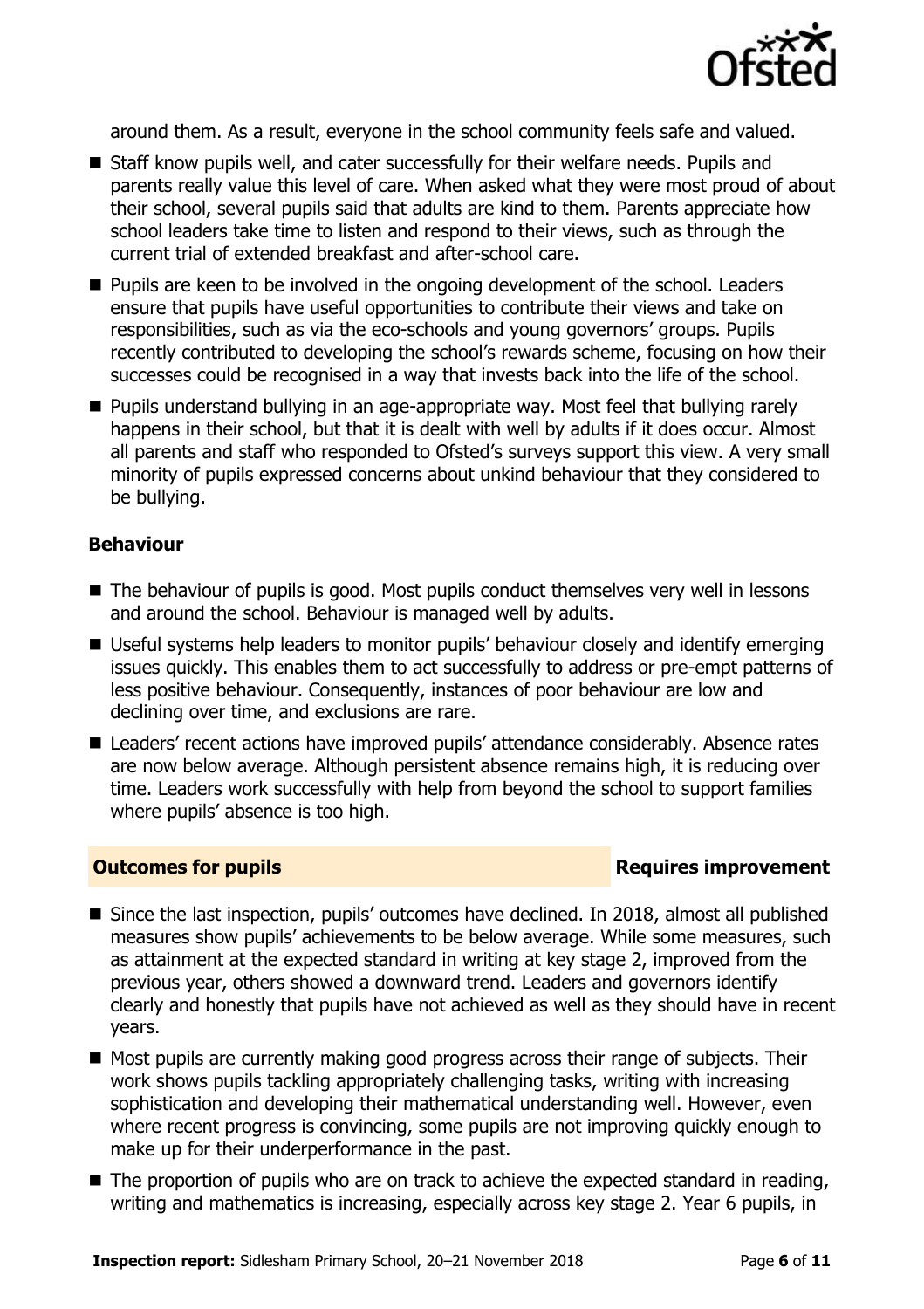

particular, are building effectively on their strong attainment at the end of key stage 1, with high proportions working at least at an age-appropriate standard.

- $\blacksquare$  Standards in writing across key stage 2 are currently too low, and lower than those being reached in reading and mathematics. Attainment in writing is better in Year 1, but remains below expected levels.
- The school has a relatively small number of disadvantaged pupils. Some are making very strong progress, but others are improving more gradually. Consequently, although disadvantaged pupils are closing the gap with their peers in school, they are not currently attaining as well as other pupils nationally.
- **Pupils with SEND are responding well to closely targeted extra help. This is increasing** their attainment over time. It is not clear whether their current pace of improvement is sufficient to enable them to catch up sufficiently with other pupils.
- Outcomes in phonics are improving over time. The proportion of pupils who reached the expected standard in the phonics screening check in 2018 improved considerably from 2017, but remained below the national average. Leaders' work to strengthen the quality of phonics teaching is proving successful in supporting ongoing improvements in this area of the school's work.

#### **Early years provision Good Good**

- Children in early years are happy and well cared for. They interact confidently with each other, playing well together as well as by themselves. They respond positively to the adults around them, who help to keep them safe.
- The early years leaders are new to their posts. They have established themselves quickly and are ambitious to improve the setting further. Their shared understanding of the quality of provision enables them to identify priorities for improvement accurately. At this early stage of their tenure, the impact of their work is just beginning to emerge, but is building on existing strengths in early years.
- Leaders have evolved their work with families and nurseries to support children's transition into early years. Their understanding of children's interests and needs enables them to adapt the curriculum appropriately. Consequently, children settle quickly into the school, enjoy their learning and make good progress.
- Children are introduced successfully to reading and writing. They participate enthusiastically in phonics sessions and develop a secure understanding of letters and sounds. Most enjoy practising their writing, which is linked to their wider learning. For example, during the inspection, several children were writing a letter to 'Superworm' about their outdoor learning the previous day. They formed their letters carefully and took great pride in their writing.
- Staff understand children's personal, social and emotional needs. They encourage children to learn healthy behaviours, such as hand-washing, and to make sensible food choices at snack time. Staff ensure that statutory requirements for safeguarding are met, in line with the rest of the school.
- Leaders make effective use of training and support to develop further their understanding of early years, and adapt the provision as a result. For example, they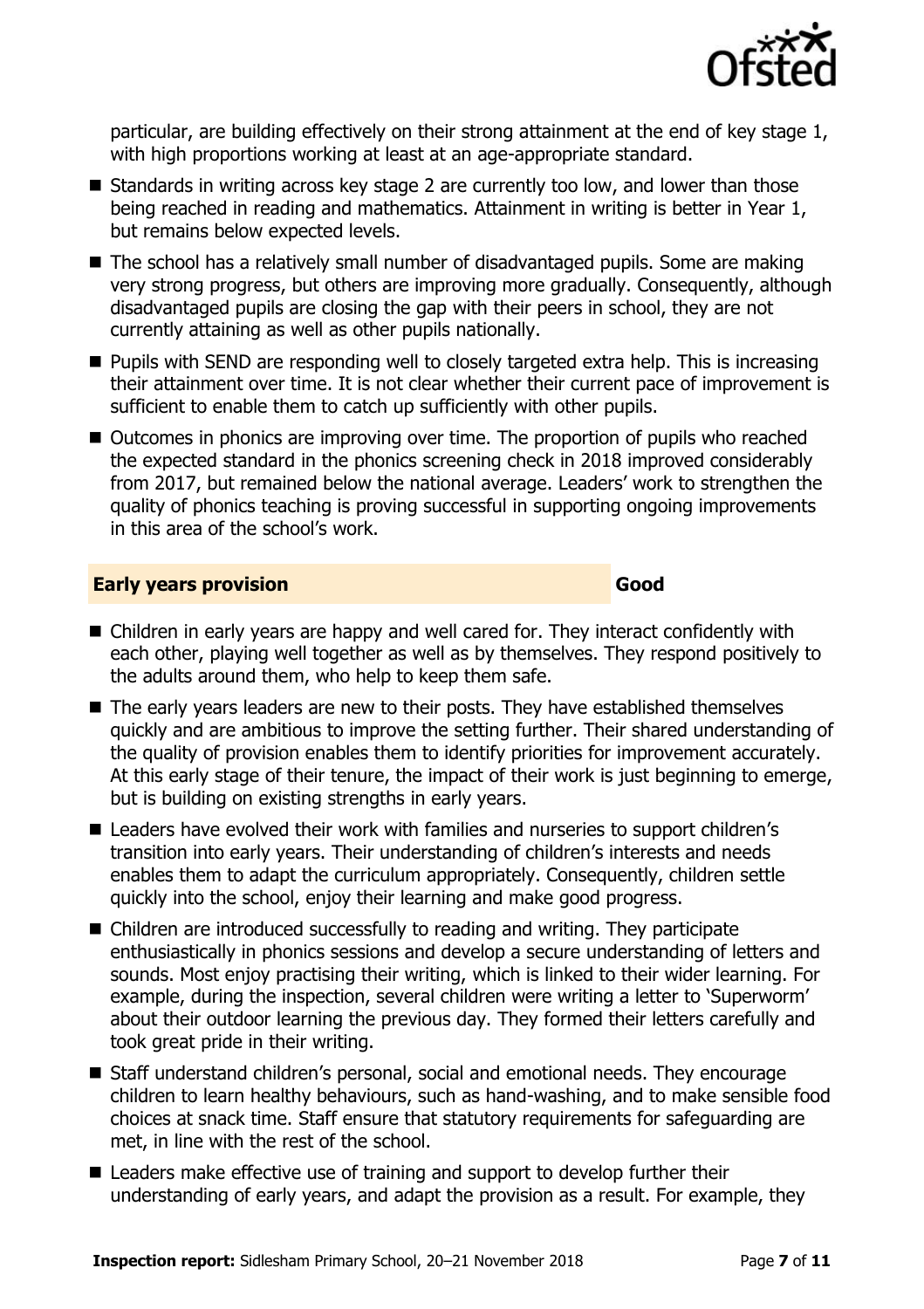

have reorganised the learning environment to provide greater opportunities for children to write. Their work to develop the outside space is ongoing and determined.

- Adults interact well with children and ask useful questions to prompt their thinking and capture their imagination. They do not always target their work with those children who are most at risk of falling behind.
- Children achieve well during early years. Over time, the proportion of children achieving a good level of development has improved notably and was above the national average in 2018. Consequently, children are increasingly well prepared for their key stage 1 learning. Work from children currently in early years shows them to be developing their pencil control and basic number recognition successfully since the start of term. The most able children access suitably challenging work.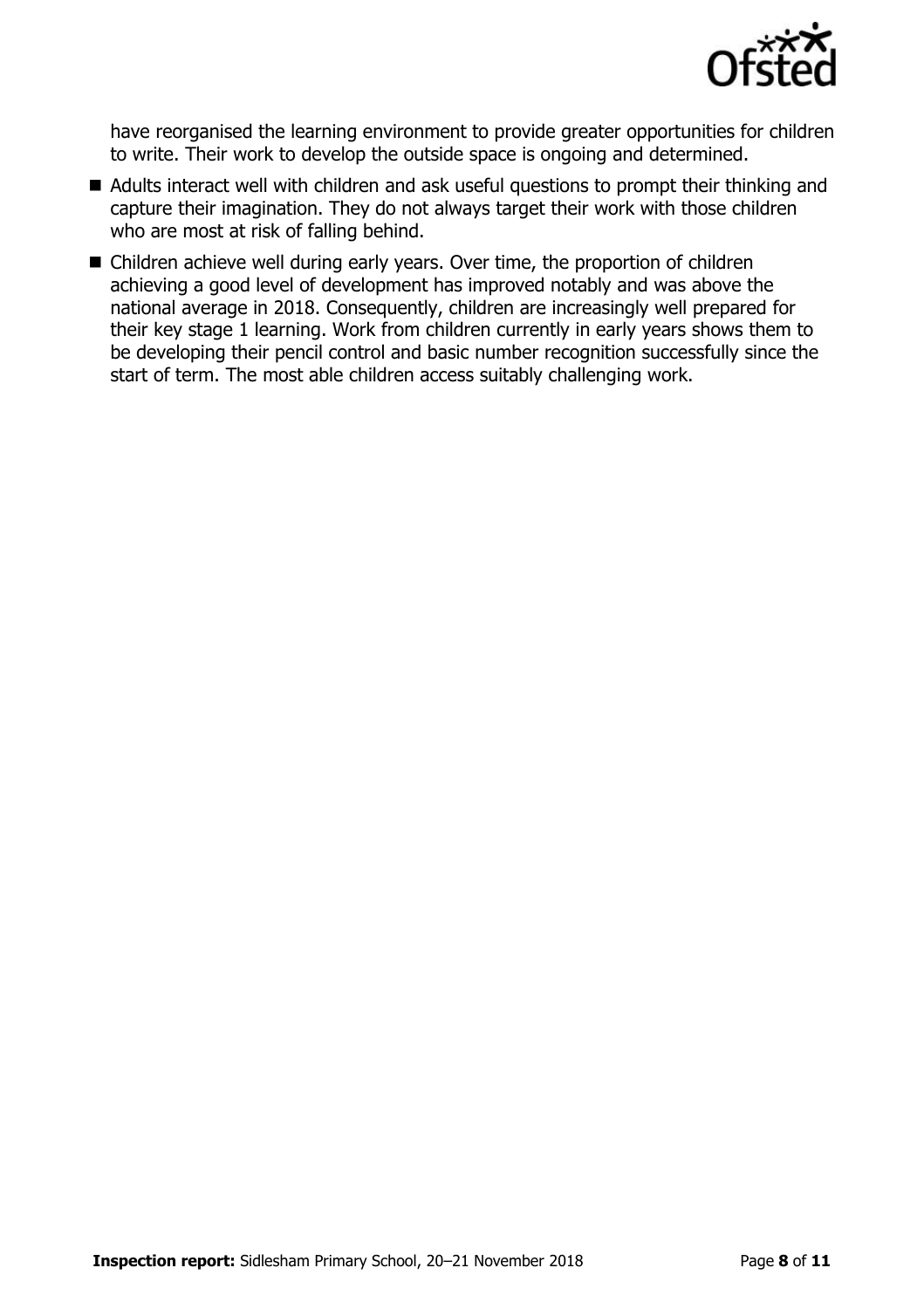

# **School details**

| Unique reference number | 125853             |
|-------------------------|--------------------|
| Local authority         | <b>West Sussex</b> |
| Inspection number       | 10054951           |

This inspection of the school was carried out under section 5 of the Education Act 2005.

| Type of school                      | Primary                          |
|-------------------------------------|----------------------------------|
| School category                     | Maintained                       |
| Age range of pupils                 | 5 to 11                          |
| <b>Gender of pupils</b>             | Mixed                            |
| Number of pupils on the school roll | 132                              |
| Appropriate authority               | The governing body               |
| Chair                               | Mr Malcolm Foster                |
| <b>Headteacher</b>                  | Mr Mike Wood                     |
| Telephone number                    | 01243 641238                     |
| Website                             | www.sidleshamprimaryschool.co.uk |
| Email address                       | office@sidlesham.w-sussex.sch.uk |
| Date of previous inspection         | 21-22 May 2015                   |

### **Information about this school**

- Sidlesham Primary School is smaller than the average-sized maintained primary school. Currently, except in Year 6, pupils are taught in mixed-age classes.
- The headteacher joined the school in September 2018. The previous headteacher had retired in April 2018. An interim headteacher led the school during the summer term.
- Most pupils are of White British origin. A very small proportion of pupils are believed to speak English as an additional language.
- The percentage of pupils with SEND, including those with an education, health and care plan, is well below the national average.
- The school is in an area of low social deprivation. Half as many pupils are eligible for the pupil premium than is the case nationally.
- There is a breakfast and after-school club called 'Hummingbirds', which caters for a small number of pupils. It opened in September 2018 and is run by school staff.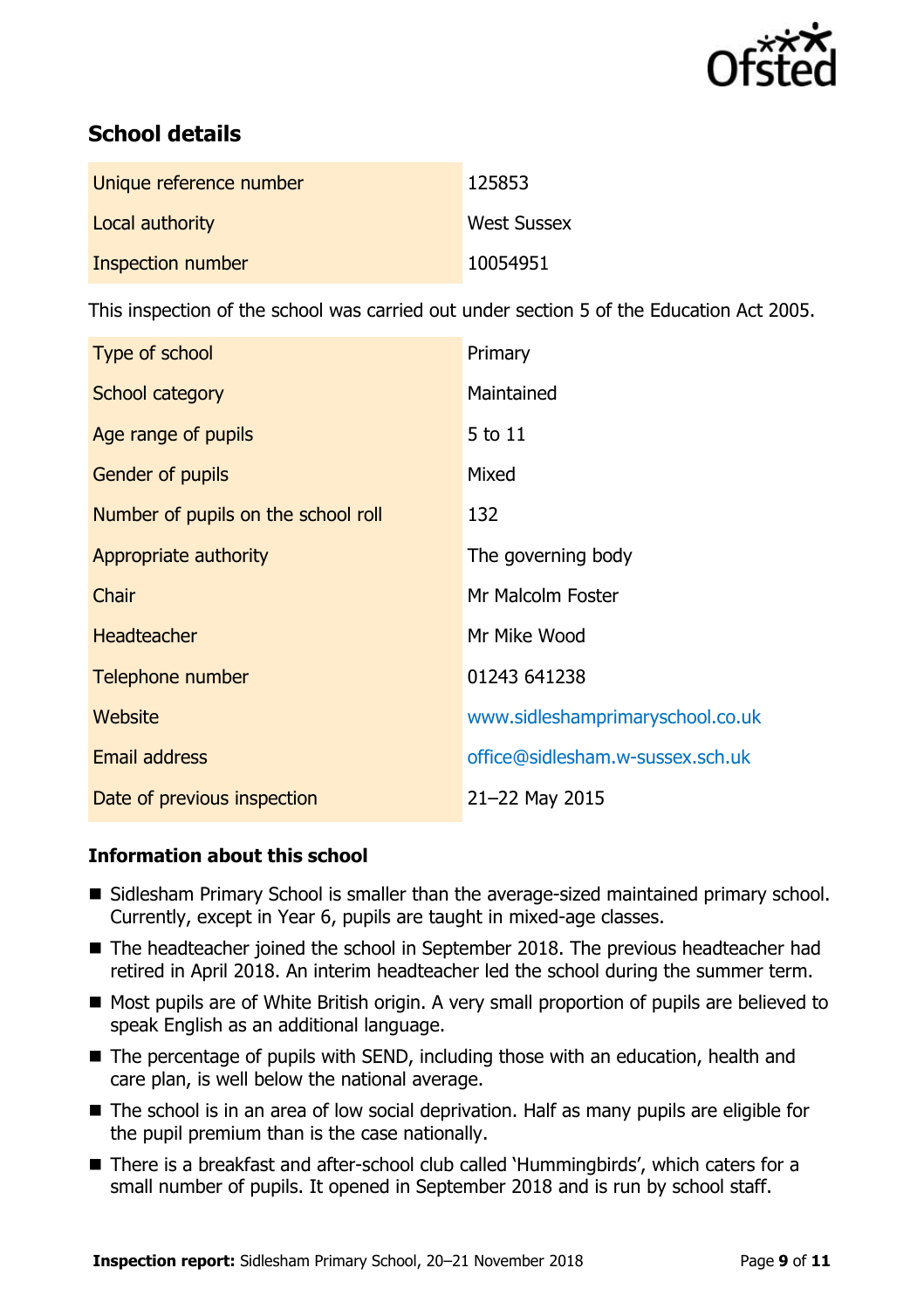

# **Information about this inspection**

- The inspector met with the headteacher to discuss a variety of issues linked to the school's work. She met with senior and middle leaders, and with groups of other staff, pupils and governors. She spoke to a representative of the local authority.
- All classes were visited to observe learning across the curriculum. These visits were carried out alongside school leaders. While in classrooms, the inspector spoke to pupils and looked at their work. She also considered samples of pupils' writing and mathematics work across early years and Years 1, 5 and 6.
- The inspector considered a wide range of documents that were provided by the school or available on its website. These included the school's self-evaluation and development plan, various policies, and leaders' records of pupils' attendance, behaviour and academic achievement.
- The school's safeguarding arrangements were scrutinised. This included reviewing the central record of recruitment checks, staff training, and records of leaders' work to protect pupils who may be at risk of harm.
- The inspector spoke informally to parents on the playground at the start of the school day. She also considered 70 responses to Parent View, including 56 free-text comments. In addition, she reviewed survey responses from 32 pupils and 13 members of staff.

#### , **Inspection team**

Kathryn Moles, lead inspector **Her Majesty's Inspector**